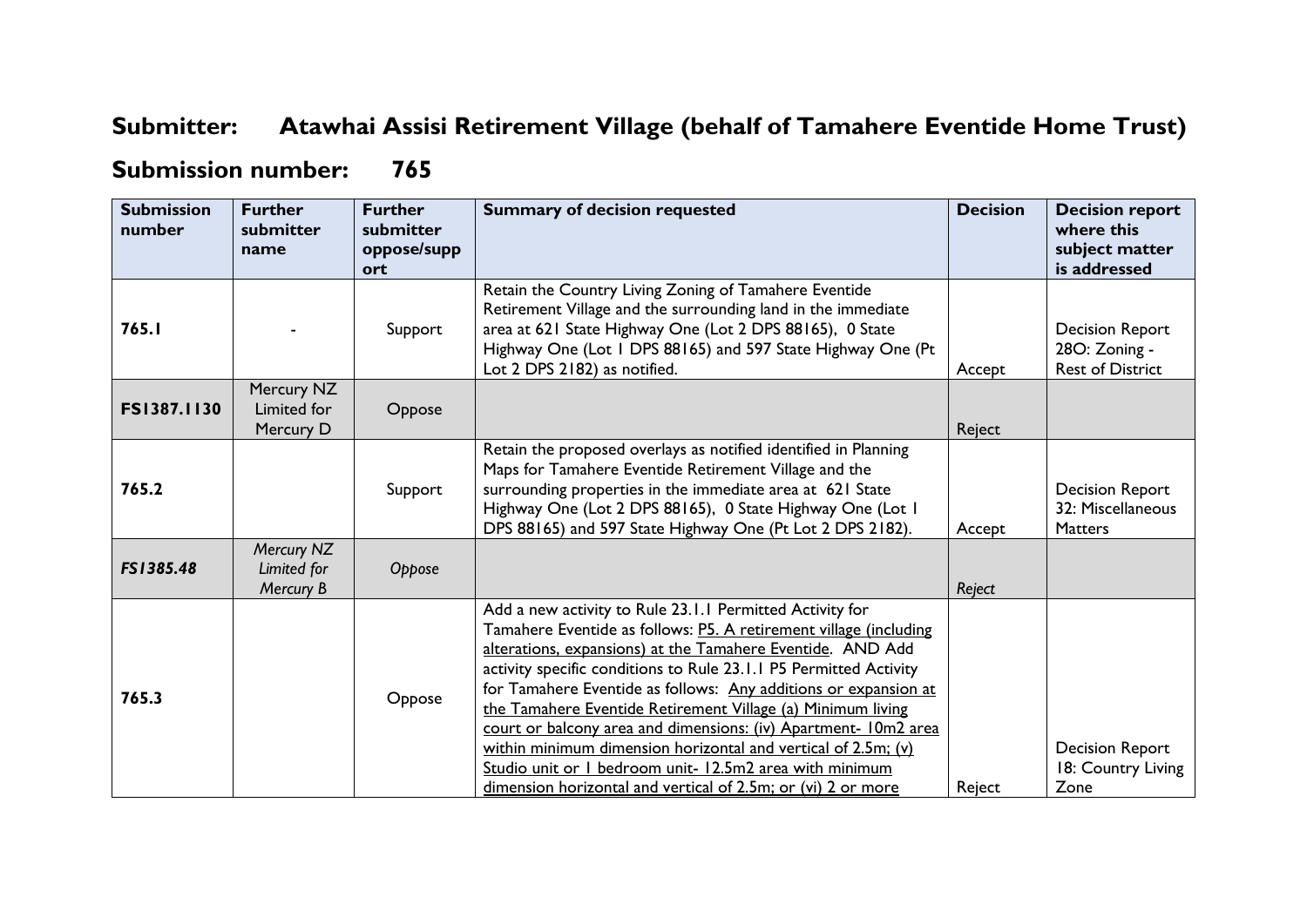| <b>Submission</b><br>number | <b>Further</b><br>submitter<br>name           | <b>Further</b><br>submitter<br>oppose/supp<br>ort | <b>Summary of decision requested</b>                                                                                                                                                                                                                                                                                                                                                                                                                                                                                                                                                                                                                                                                                                                                                                                                                                                                                                                                                                                                                                                                                                                                                                                                                                 | <b>Decision</b> | <b>Decision report</b><br>where this<br>subject matter<br>is addressed |
|-----------------------------|-----------------------------------------------|---------------------------------------------------|----------------------------------------------------------------------------------------------------------------------------------------------------------------------------------------------------------------------------------------------------------------------------------------------------------------------------------------------------------------------------------------------------------------------------------------------------------------------------------------------------------------------------------------------------------------------------------------------------------------------------------------------------------------------------------------------------------------------------------------------------------------------------------------------------------------------------------------------------------------------------------------------------------------------------------------------------------------------------------------------------------------------------------------------------------------------------------------------------------------------------------------------------------------------------------------------------------------------------------------------------------------------|-----------------|------------------------------------------------------------------------|
|                             |                                               |                                                   | bedroomed unit- 15m2 area with minimum dimension horizontal<br>and vertical of 2.5m; (a) Minimum service court is either: (iii)<br>Apartment- communal outdoor space (i.e. no individual service<br>courts required); or (iv) All other units- 10m2 for each unit;<br>(a) Building height does not exceed 8m, except 15% of total<br>building coverage, where buildings may be up to 10m high;<br>(b) Building setbacks - a 7.5m setback is required from a local<br>road, and a 12m setback is required from all other boundaries;<br>except internal site boundaries where no setback shall apply<br>(c) The following Land Use- Effects rule in Rule 23.2 do not apply:<br>(i) Rule 23.2.6 (Signs- General). (ii) Rule 23.2.6.2 (Signs- Effects on<br>traffic). (a) The following Land Use- Building rules in Rule 23.3 do<br>not apply: (i) Rule 23.3.1 (Dwelling); (ii) Rule 23.3.4.1 (Height-<br>Building General); (iii) 23.3.5 Daylight Admission (iv) 23.3.6<br>Building Coverage (v) Rule 23.3.7.2 Building Setback- Sensitive<br>Land Use. (a) The following Infrastructure and Energy Rule in<br>Chapter 14 does not apply: (i) Rule 14.12.1 P4 10 (a). AND Any<br>consequential amendments that are required to give effect to the<br>above submission. |                 |                                                                        |
| <b>FS1367.1</b>             | Rosita Dianne-<br>Lynn Barnes                 | Support                                           |                                                                                                                                                                                                                                                                                                                                                                                                                                                                                                                                                                                                                                                                                                                                                                                                                                                                                                                                                                                                                                                                                                                                                                                                                                                                      | Reject          |                                                                        |
| FS1202.87                   | <b>New Zealand</b><br>Transport<br>Agency     | Oppose                                            |                                                                                                                                                                                                                                                                                                                                                                                                                                                                                                                                                                                                                                                                                                                                                                                                                                                                                                                                                                                                                                                                                                                                                                                                                                                                      | Accept          |                                                                        |
| FS1379.312                  | <b>Hamilton City</b><br>Council               | Oppose                                            |                                                                                                                                                                                                                                                                                                                                                                                                                                                                                                                                                                                                                                                                                                                                                                                                                                                                                                                                                                                                                                                                                                                                                                                                                                                                      | Accept          |                                                                        |
| FS1387.1131                 | Mercury NZ<br>Limited for<br><b>Mercury D</b> | Oppose                                            |                                                                                                                                                                                                                                                                                                                                                                                                                                                                                                                                                                                                                                                                                                                                                                                                                                                                                                                                                                                                                                                                                                                                                                                                                                                                      | Accept          |                                                                        |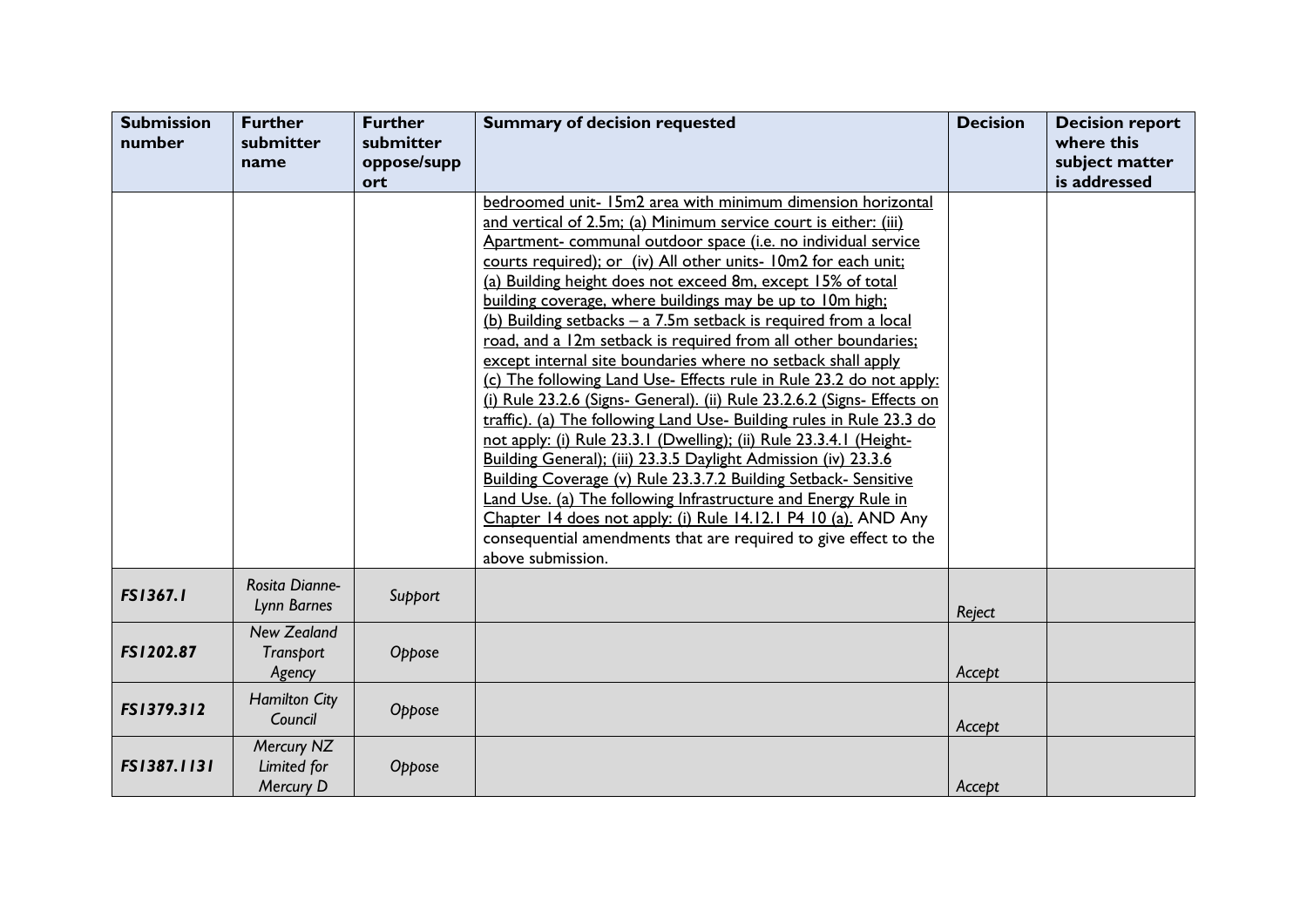| <b>Submission</b><br>number | <b>Further</b><br>submitter<br>name    | <b>Further</b><br>submitter<br>oppose/supp | <b>Summary of decision requested</b>                                                                                                                                                                                                                                                                                                                                                                                                                                                                                                                                                                              | <b>Decision</b> | <b>Decision report</b><br>where this<br>subject matter |
|-----------------------------|----------------------------------------|--------------------------------------------|-------------------------------------------------------------------------------------------------------------------------------------------------------------------------------------------------------------------------------------------------------------------------------------------------------------------------------------------------------------------------------------------------------------------------------------------------------------------------------------------------------------------------------------------------------------------------------------------------------------------|-----------------|--------------------------------------------------------|
|                             |                                        | ort                                        |                                                                                                                                                                                                                                                                                                                                                                                                                                                                                                                                                                                                                   |                 | is addressed                                           |
| 765.4                       |                                        | Neutral/Amen<br>d.                         | Add a restricted discretionary table into Rule 23.1 Land Use-<br>Activities with a new restricted discretionary activity for<br>retirement villages as follows: RD1 (a) The following Retirement<br>Village Activities are Restricted Discretionary in the Country<br>Living Zone: A new retirement village Alterations to<br>existing retirement villages (excluding Tamahere Eventide);<br>Alterations to Tamahere Eventide that do not comply with the<br><b>Activity Specific Conditions in Rule 23.1.1. AND Any</b><br>consequential amendments that are required to give effect to the<br>above submission. | Reject          | <b>Decision Report</b><br>18: Country Living<br>Zone   |
| FS1379.313                  | <b>Hamilton City</b><br>Council        | Oppose                                     |                                                                                                                                                                                                                                                                                                                                                                                                                                                                                                                                                                                                                   | Accept          |                                                        |
| FS1387.1132                 | Mercury NZ<br>Limited for<br>Mercury D | Oppose                                     |                                                                                                                                                                                                                                                                                                                                                                                                                                                                                                                                                                                                                   | Accept          |                                                        |
| 765.5                       |                                        | Oppose                                     | Delete Rule 23.1.3 NC3- Non-Complying Activities. AND Any<br>consequential amendments that are required to give effect to the<br>above submission.                                                                                                                                                                                                                                                                                                                                                                                                                                                                | Reject          | <b>Decision Report</b><br>18: Country Living<br>Zone   |
| FS1367.2                    | <b>Rosita Dianne-</b><br>Lynn Barnes   | Support                                    |                                                                                                                                                                                                                                                                                                                                                                                                                                                                                                                                                                                                                   | Reject          |                                                        |
| FS1379.314                  | <b>Hamilton City</b><br>Council        | Oppose                                     |                                                                                                                                                                                                                                                                                                                                                                                                                                                                                                                                                                                                                   | Accept          |                                                        |
| FS1387.1133                 | Mercury NZ<br>Limited for<br>Mercury D | Oppose                                     |                                                                                                                                                                                                                                                                                                                                                                                                                                                                                                                                                                                                                   | Accept          |                                                        |
| 765.6                       |                                        | Oppose                                     | Add a new rule to Rule 23.2.6 Signs as follows: (3) Rules 23.2.6.1<br>and 23.2.6.2 do not apply to a retirement village. OR Add a new<br>row to the activity table in Rule 23.2.6 Signs- General as follows:                                                                                                                                                                                                                                                                                                                                                                                                      | Reject          | <b>Decision Report</b><br>18: Country Living<br>Zone   |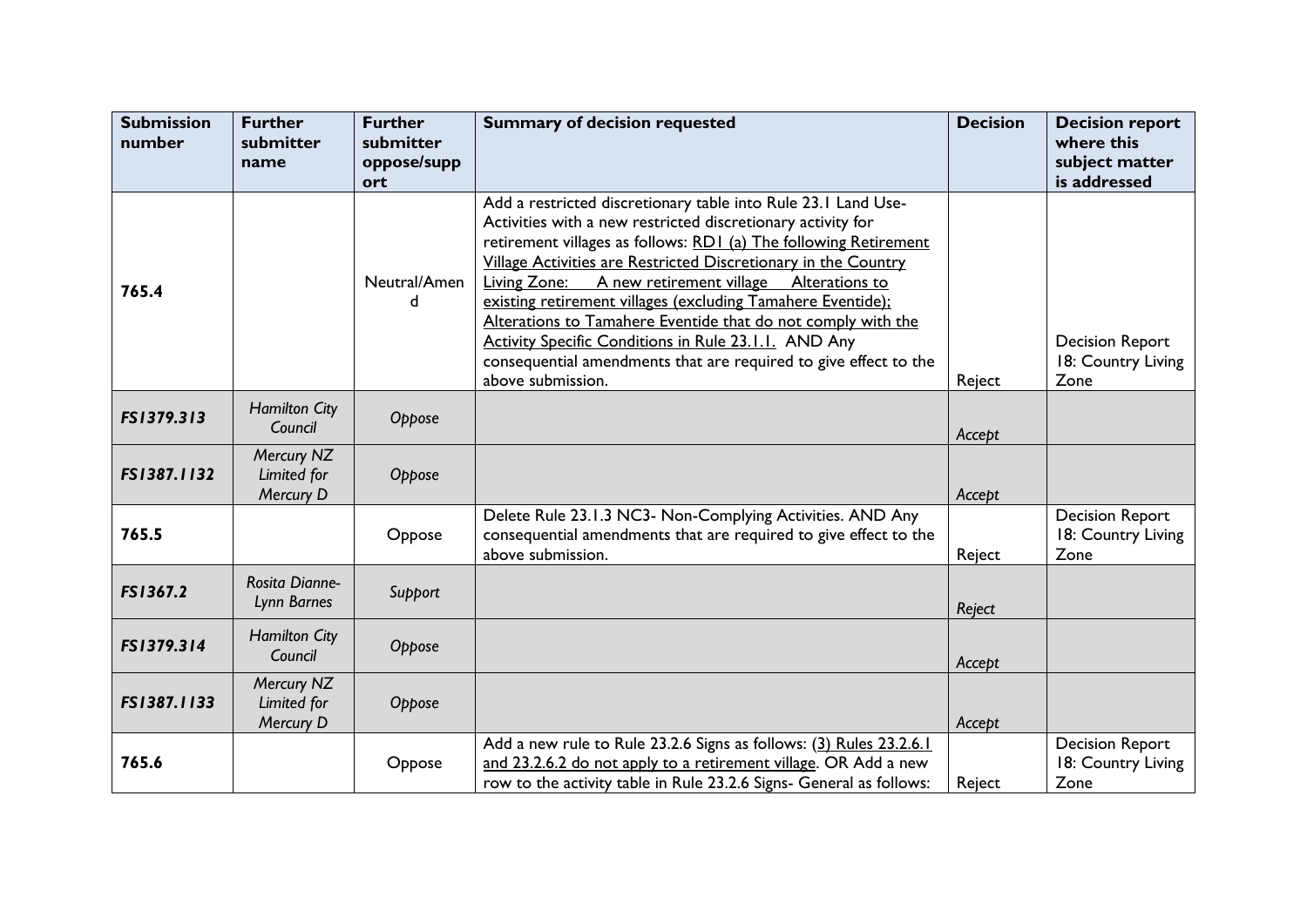| <b>Submission</b><br>number | <b>Further</b><br>submitter | <b>Further</b><br>submitter | <b>Summary of decision requested</b>                                                          | <b>Decision</b> | <b>Decision report</b><br>where this |
|-----------------------------|-----------------------------|-----------------------------|-----------------------------------------------------------------------------------------------|-----------------|--------------------------------------|
|                             | name                        | oppose/supp<br>ort          |                                                                                               |                 | subject matter<br>is addressed       |
|                             |                             |                             | (x) Rules PI, P2, P3 and RD1 above do not apply to a retirement                               |                 |                                      |
|                             |                             |                             | village. AND Any consequential amendments that are required to                                |                 |                                      |
|                             |                             |                             | give effect to the above submission.                                                          |                 |                                      |
|                             |                             |                             | Add a new rule to Rule 23.2.6 Signs as follows: (3) Rule 23.2.6.1                             |                 |                                      |
|                             |                             |                             | and 23.2.6.2 do not apply to a retirement village OR Add a new                                |                 |                                      |
| 765.7                       |                             | Oppose                      | rule to Rule 23.3.6.2 Signs-Effects on traffic as follows: (x) Rules                          |                 |                                      |
|                             |                             |                             | PI, P2, P3 and RD1 above do not apply to a retirement village.                                |                 | <b>Decision Report</b>               |
|                             |                             |                             | AND Any consequential amendments that are required to give<br>effect to the above submission. |                 | 18: Country Living<br>Zone           |
|                             | <b>New Zealand</b>          |                             |                                                                                               | Reject          |                                      |
| FS1202.91                   | Transport                   | Oppose                      |                                                                                               |                 |                                      |
|                             | Agency                      |                             |                                                                                               | Accept          |                                      |
|                             |                             |                             | Amend Rule 23.3.4.1- Height- Building Control so that it does                                 |                 |                                      |
|                             |                             |                             | not apply to Tamahere Eventide. AND Any consequential                                         |                 | <b>Decision Report</b>               |
| 765.8                       |                             | Oppose                      | amendments that are required to give effect to the above                                      |                 | 18: Country Living                   |
|                             |                             |                             | submission.                                                                                   | Reject          | Zone                                 |
|                             |                             |                             | Retain Rule 23.3.5 PI Daylight admission AND Amend Rule                                       |                 |                                      |
|                             |                             |                             | 23.3.5- Daylight Admission so that it only applies to the external                            |                 |                                      |
|                             |                             |                             | boundaries of Tamahere Eventide (not internal boundaries                                      |                 |                                      |
| 765.9                       |                             | Support                     | between the individual certificates of title that collectively make                           |                 |                                      |
|                             |                             |                             | up the retirement village site). AND Any consequential                                        |                 | <b>Decision Report</b>               |
|                             |                             |                             | amendments that are required to give effect to the above                                      |                 | 18: Country Living                   |
|                             |                             |                             | submission.                                                                                   | Reject          | Zone                                 |
|                             |                             |                             | Amend Policy 5.6.2- Country Living Character as follows: (a)                                  |                 |                                      |
|                             |                             |                             | Any building and activity within the Country Living Zone are                                  |                 |                                      |
|                             |                             |                             | designed, located, scaled and serviced in a manner that does not                              |                 |                                      |
| 765.10                      |                             | Oppose                      | detract from the character of the area by: (i) Maintaining the                                |                 |                                      |
|                             |                             |                             | existing open space character; (ii) Maintaining existing low density                          |                 |                                      |
|                             |                             |                             | residential development; (iii) Recognizing the absence of Council                             |                 | <b>Decision Report</b>               |
|                             |                             |                             | wastewater services and lower levels of other infrastructure. (b)                             |                 | 18: Country Living                   |
|                             |                             |                             | Maintain existing views and vistas of the rural hinterland beyond,                            | Reject          | Zone                                 |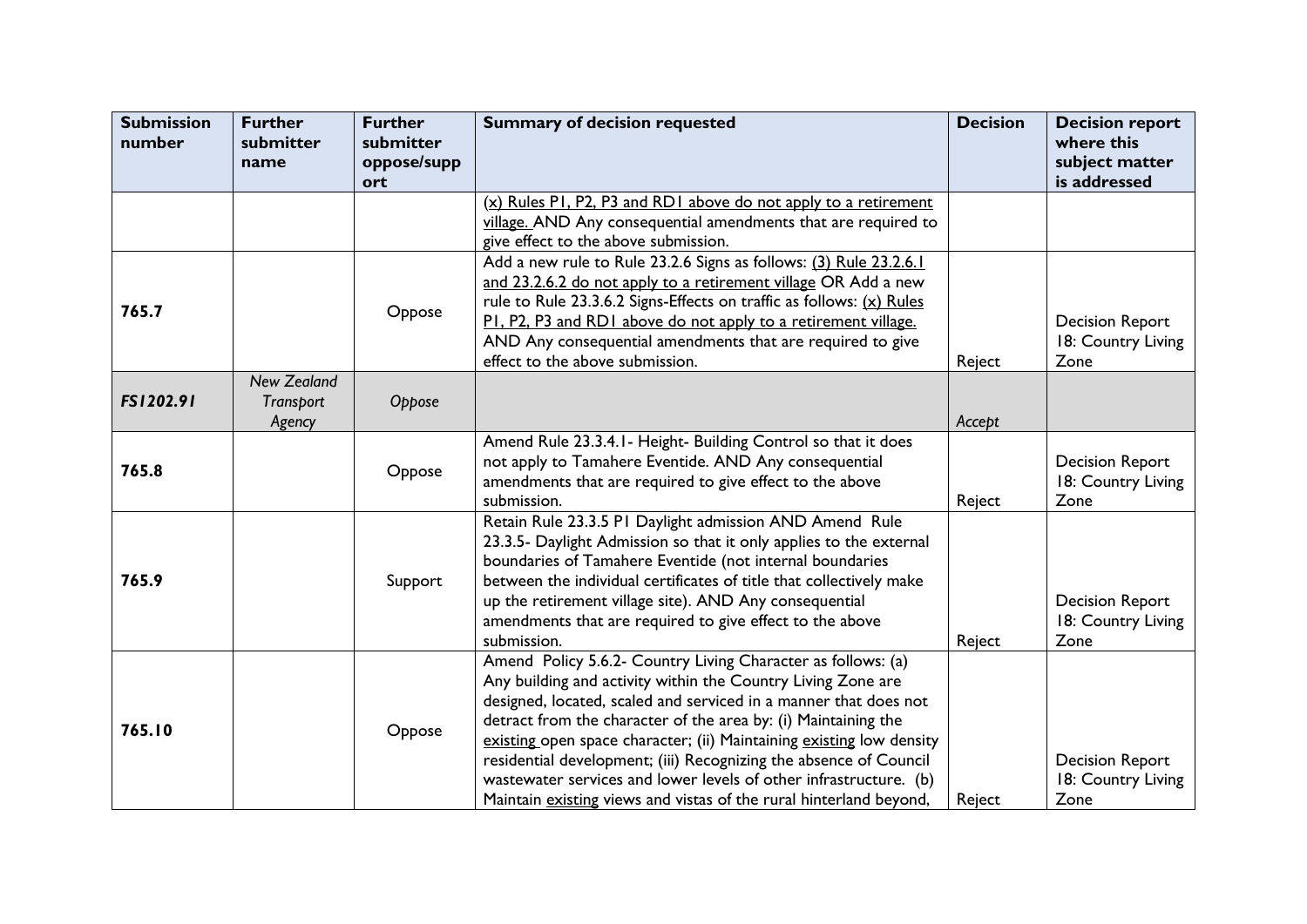| <b>Submission</b><br>number | <b>Further</b><br>submitter<br>name    | <b>Further</b><br>submitter<br>oppose/supp | <b>Summary of decision requested</b>                                                                                                                                                                                                                                                                                                                                                                                                                         | <b>Decision</b> | <b>Decision report</b><br>where this<br>subject matter |
|-----------------------------|----------------------------------------|--------------------------------------------|--------------------------------------------------------------------------------------------------------------------------------------------------------------------------------------------------------------------------------------------------------------------------------------------------------------------------------------------------------------------------------------------------------------------------------------------------------------|-----------------|--------------------------------------------------------|
|                             |                                        | ort                                        |                                                                                                                                                                                                                                                                                                                                                                                                                                                              |                 | is addressed                                           |
|                             |                                        |                                            | including, where applicable, Waikato River, wetlands, lakes and<br>the coast. (c) Maintain an existing road pattern that follows the<br>natural contour of the landform. AND Any consequential<br>amendments that are required to give effect to the above<br>submission.                                                                                                                                                                                    |                 |                                                        |
| FS1387.1134                 | Mercury NZ<br>Limited for<br>Mercury D | Oppose                                     |                                                                                                                                                                                                                                                                                                                                                                                                                                                              | Accept          |                                                        |
| 765.11                      |                                        | Support                                    | Retain Policy 5.6.4- Building setbacks, insofar as it seeks to<br>maintain the existing spaciousness between adjoining sites (as<br>opposed to the internal boundaries within a development).                                                                                                                                                                                                                                                                | Accept          | <b>Decision Report</b><br>18: Country Living<br>Zone   |
| FS1387.1135                 | Mercury NZ<br>Limited for<br>Mercury D | Oppose                                     |                                                                                                                                                                                                                                                                                                                                                                                                                                                              | Reject          |                                                        |
| 765.12                      |                                        | Oppose                                     | Amend Policy 5.6.5- Scale and intensity of development as<br>follows: Minimise the adverse effects of development created by<br>excessive building scale, overshadowing, building bulk, excessive<br>site coverage or loss of privacy, except where such development<br>correlates to existing site development. OR Add a new policy for<br>Tamahere Eventide. AND Any consequential amendments that<br>are required to give effect to the above submission. | Reject          | <b>Decision Report</b><br>18: Country Living<br>Zone   |
| FS1387.1136                 | Mercury NZ<br>Limited for<br>Mercury D | Oppose                                     |                                                                                                                                                                                                                                                                                                                                                                                                                                                              | Accept          |                                                        |
| 765.13                      |                                        | <b>Not Stated</b>                          | Add a new policy for Tamahere Eventide after policy 5.6.8 Non-<br>residential activities as follows: Policy 5.6.X: Tamahere Eventide<br>(a) Permit additions and expansions at Tamahere Eventide where<br>they: (i) Have functional need to locate within the Country Living<br>Zone; and (ii) Provide for the health and wellbeing of the<br>community. AND Any consequential amendments that are<br>required to give effect to the above submission.       | Reject          | <b>Decision Report</b><br>18: Country Living<br>Zone   |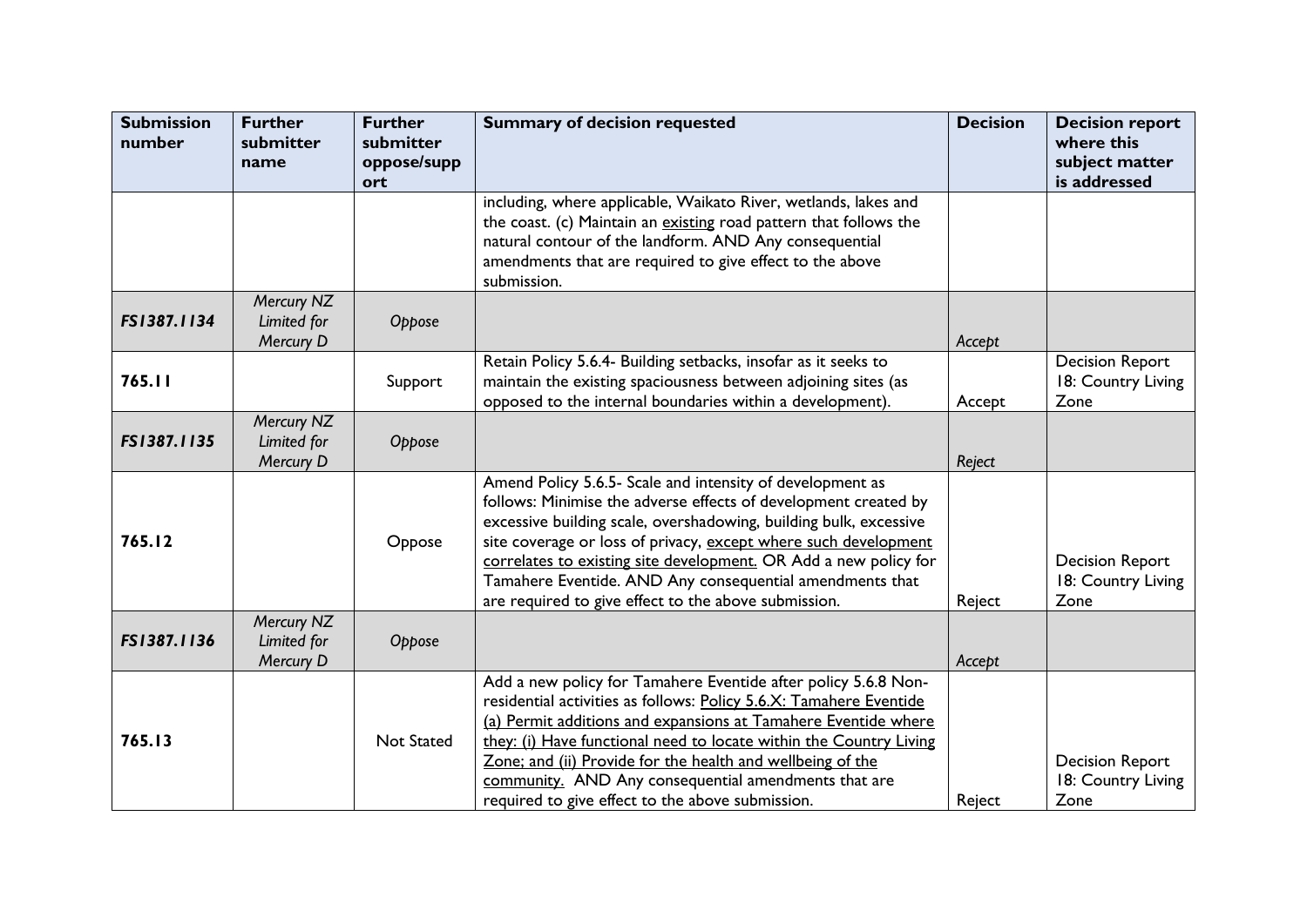| <b>Submission</b><br>number | <b>Further</b><br>submitter<br>name    | <b>Further</b><br>submitter<br>oppose/supp<br>ort | <b>Summary of decision requested</b>                                                                                                                                                                                                                                                                                                                                                                                                                                                      | <b>Decision</b> | <b>Decision report</b><br>where this<br>subject matter<br>is addressed |
|-----------------------------|----------------------------------------|---------------------------------------------------|-------------------------------------------------------------------------------------------------------------------------------------------------------------------------------------------------------------------------------------------------------------------------------------------------------------------------------------------------------------------------------------------------------------------------------------------------------------------------------------------|-----------------|------------------------------------------------------------------------|
| FS1379.310                  | <b>Hamilton City</b><br>Council        | Oppose                                            |                                                                                                                                                                                                                                                                                                                                                                                                                                                                                           | Accept          |                                                                        |
| 765.14                      |                                        | <b>Not Stated</b>                                 | Amend the definition of "Residential activity" in Chapter 13:<br>Definitions to specifically include and refer to a Retirement<br>Village. AND Any consequential amendments that are required<br>to give effect to the above submission.                                                                                                                                                                                                                                                  | Reject          | <b>Decision Report</b><br>30: Definitions                              |
| FS1387.1137                 | Mercury NZ<br>Limited for<br>Mercury D | Oppose                                            |                                                                                                                                                                                                                                                                                                                                                                                                                                                                                           | Accept          |                                                                        |
| 765.15                      |                                        | Oppose                                            | Delete the definition of "Rest home" from Chapter 13:<br>Definitions. AND Any consequential amendments that are<br>required to give effect to the above submission.                                                                                                                                                                                                                                                                                                                       | Accept          | <b>Decision Report</b><br>30: Definitions                              |
| FS1387.1138                 | Mercury NZ<br>Limited for<br>Mercury D | Oppose                                            |                                                                                                                                                                                                                                                                                                                                                                                                                                                                                           | Reject          |                                                                        |
| 765.16                      |                                        | Support                                           | Retain the definition for "Retirement Village" in Chapter 13:<br>Definitions as notified.                                                                                                                                                                                                                                                                                                                                                                                                 | Reject          | <b>Decision Report</b><br>30: Definitions                              |
| FS1387.1139                 | Mercury NZ<br>Limited for<br>Mercury D | Oppose                                            |                                                                                                                                                                                                                                                                                                                                                                                                                                                                                           | Accept          |                                                                        |
| 765.17                      |                                        | Oppose                                            | Delete the following from Table 14.12.5.7- Required parking<br>Retirement Village: I car space per<br>spaces and loading bays:<br>dwelling or unit. Housing for the elderly/residential care: I car<br>space per 4 occupants.<br>Hospital or care facilities associated<br>with retirement village: 2 car space per 3 patients accommodated<br>plus I per 2 full time staff equivalents. AND Any consequential<br>amendments that are required to give effect to the above<br>submission. | accept          | <b>Decision Report</b><br>13: Infrastructure                           |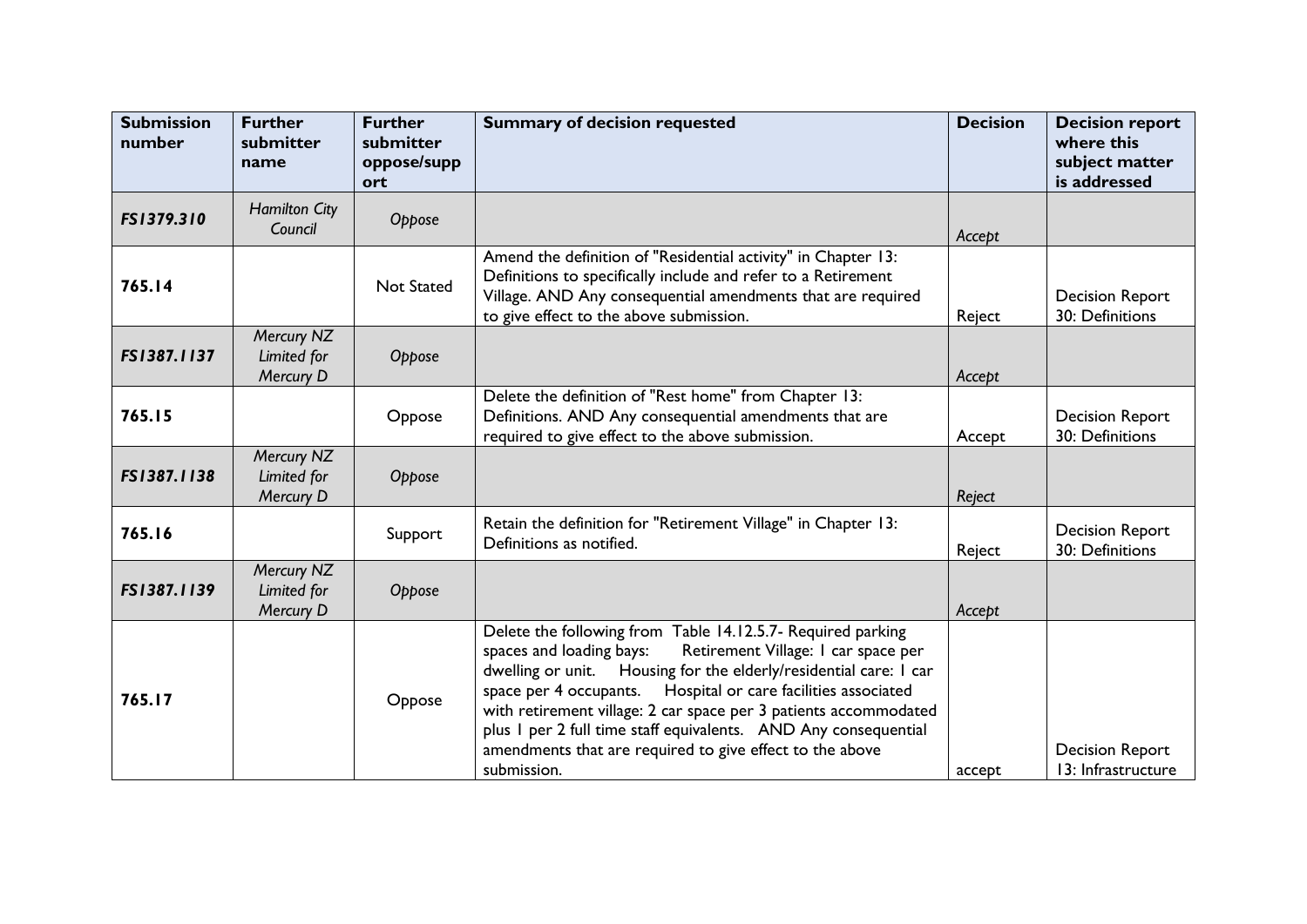| <b>Submission</b><br>number | <b>Further</b><br>submitter<br>name    | <b>Further</b><br>submitter<br>oppose/supp | <b>Summary of decision requested</b>                                                                                                                                                                                                                                                                                                                                                                | <b>Decision</b> | <b>Decision report</b><br>where this<br>subject matter |
|-----------------------------|----------------------------------------|--------------------------------------------|-----------------------------------------------------------------------------------------------------------------------------------------------------------------------------------------------------------------------------------------------------------------------------------------------------------------------------------------------------------------------------------------------------|-----------------|--------------------------------------------------------|
|                             |                                        | ort                                        |                                                                                                                                                                                                                                                                                                                                                                                                     |                 | is addressed                                           |
| 765.18                      |                                        | Oppose                                     | Add parking standards to Table 14.12.5.7- Required parking<br>spaces and loading bays as follows:<br>Retirement Village: I car<br>space per 4 occupants. AND Any consequential amendments<br>that are required to give effect to the above submission.                                                                                                                                              | reject          | <b>Decision Report</b><br>13: Infrastructure           |
| 765.19                      |                                        | Neutral/Amen<br>d                          | Add new Policy 5.6.X (a) Tamahere Eventide as follows: (a)<br>Enable the existing Tamahere Eventide activities to continue and<br>support their redevelopment and expansion, provided they do<br>not have a significant adverse effect on the character and amenity<br>of the Country Living Zone. AND Any consequential<br>amendments that are required to give effect to the above<br>submission. | Reject          | <b>Decision Report</b><br>18: Country Living<br>Zone   |
| FS1379.311                  | <b>Hamilton City</b><br>Council        | Oppose                                     |                                                                                                                                                                                                                                                                                                                                                                                                     | Accept          |                                                        |
| FS1387.1140                 | Mercury NZ<br>Limited for<br>Mercury D | Oppose                                     |                                                                                                                                                                                                                                                                                                                                                                                                     | Accept          |                                                        |
| 765.20                      |                                        | Support                                    | Retain Building Rule 23.3.5 RD1- Daylight Admission.                                                                                                                                                                                                                                                                                                                                                | Reject          | <b>Decision Report</b><br>18: Country Living<br>Zone   |
| 765.21                      |                                        | Oppose                                     | Amend Rule 23.3.6- Building Coverage so that the building<br>coverage rules do not apply to Tamahere Eventide. AND Any<br>consequential amendments that are required to give effect to the<br>above submission.                                                                                                                                                                                     | Reject          | <b>Decision Report</b><br>18: Country Living<br>Zone   |
| FS1387.1141                 | Mercury NZ<br>Limited for<br>Mercury D | Oppose                                     |                                                                                                                                                                                                                                                                                                                                                                                                     | Accept          |                                                        |
| 765.22                      |                                        | <b>Not Stated</b>                          | Amend Rule 23.3.7.1 - Building setbacks - All boundaries so that<br>the setback requirements do not apply to Tamahere Eventide.<br>AND Any consequential amendments that are required to give<br>effect to the above submission.                                                                                                                                                                    | Reject          | <b>Decision Report</b><br>18: Country Living<br>Zone   |